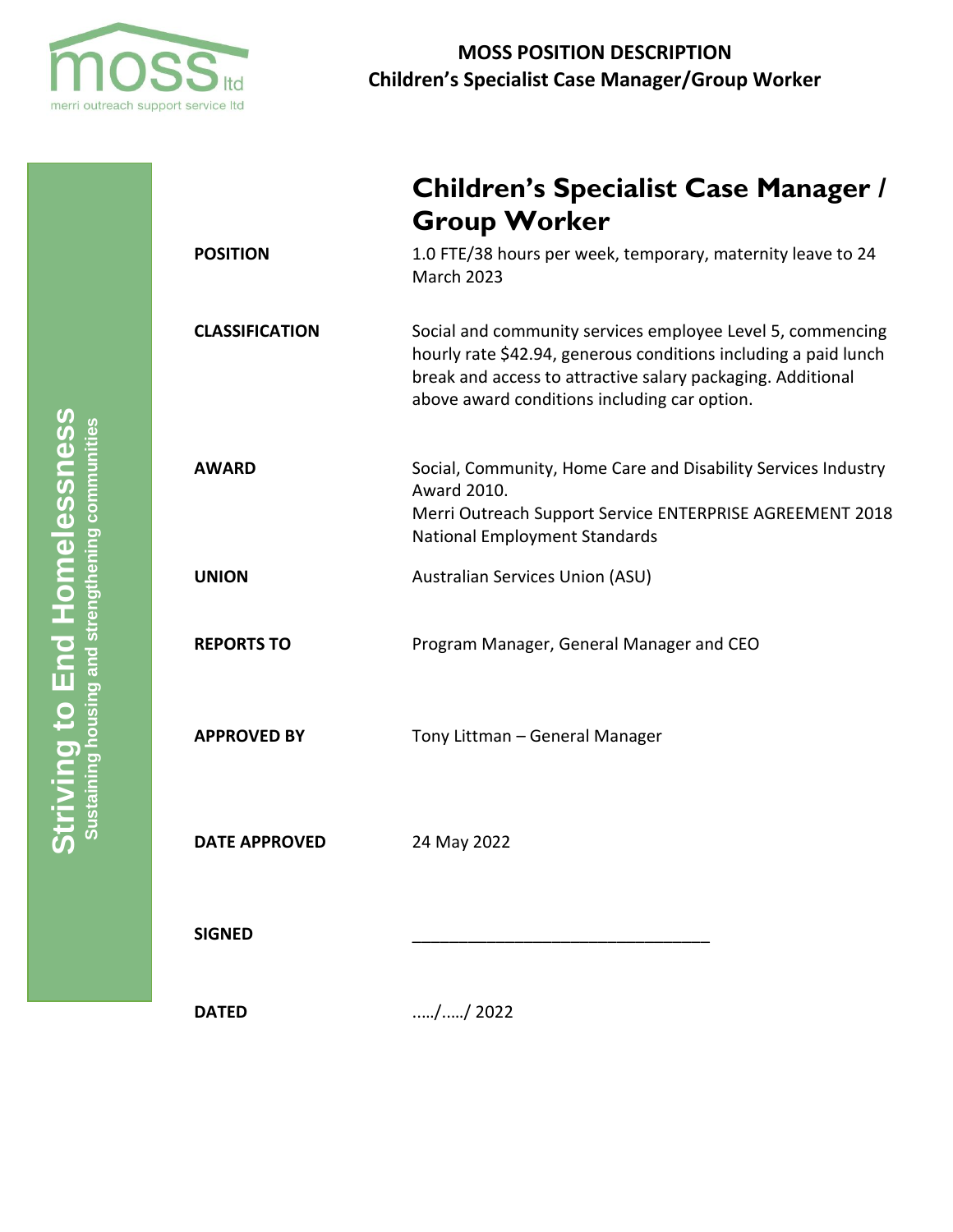

# **MOSS POSITION DESCRIPTION Children's Specialist Case Manager/Group Worker**

# **1. Organisational Context**

Merri Outreach Support Service (MOSS) was established in 1989 with the aim of providing better access to support, housing and social options for people who experience homelessness or at risk of becoming homeless. The Agency also seeks to address the underlying social and structural causes of homelessness. This is the context from within which all decisions, policies and office procedures are developed.

MOSS provides a range of services to homeless and marginalised, men, women, and children in the North and West Metropolitan Region. The Agency is committed to providing the delivery of holistic team case management to a high needs cross target group.

Merri Outreach Support Service has a strong commitment to research and community development and all staff are expected to participate in these activities. Consumer participation is highly valued in the planning and management of the Agency. MOSS currently offers a number of services to homeless people and people experiencing housing vulnerability through a range of programs:

- Bright Futures Homeless Children's Specialist Support Service
- North and West Regional Regional Children's Resource Program
- Transitional Outreach Support Team (TOST)
- Banyule Housing Support
- Crisis Program (Crisis Response & Youth and Family)
- Darebin Assertive Community Outreach (DACO)
- Catchment Youth Refuge
- Intensive Case Management program (ICMI)
- Housing Support for the Aged (HSAP)
- Hume Transitional Support Program
- Shrivings Social Support Group (SSG)
- Banyule Social Support Group (SSG)
- Northcote Social Support Group (SSG)
- Brunswick High Rise Volunteer Program
- Brunswick Volunteers Program
- Brunswick Older Persons' High Rise Support Program
- Northcote Older Persons' High Rise Support Program
- Connections Program

## **2. Position Summary**

The Children's Specialist Case Manager/Group Worker position sits within the *Bright Futures* Program of Merri Outreach Support Service. *Bright Futures* targets vulnerable children from families living in the DFFH North and West Metropolitan Regions (N&WMR) of Melbourne who have been impacted by homelessness and/or family violence.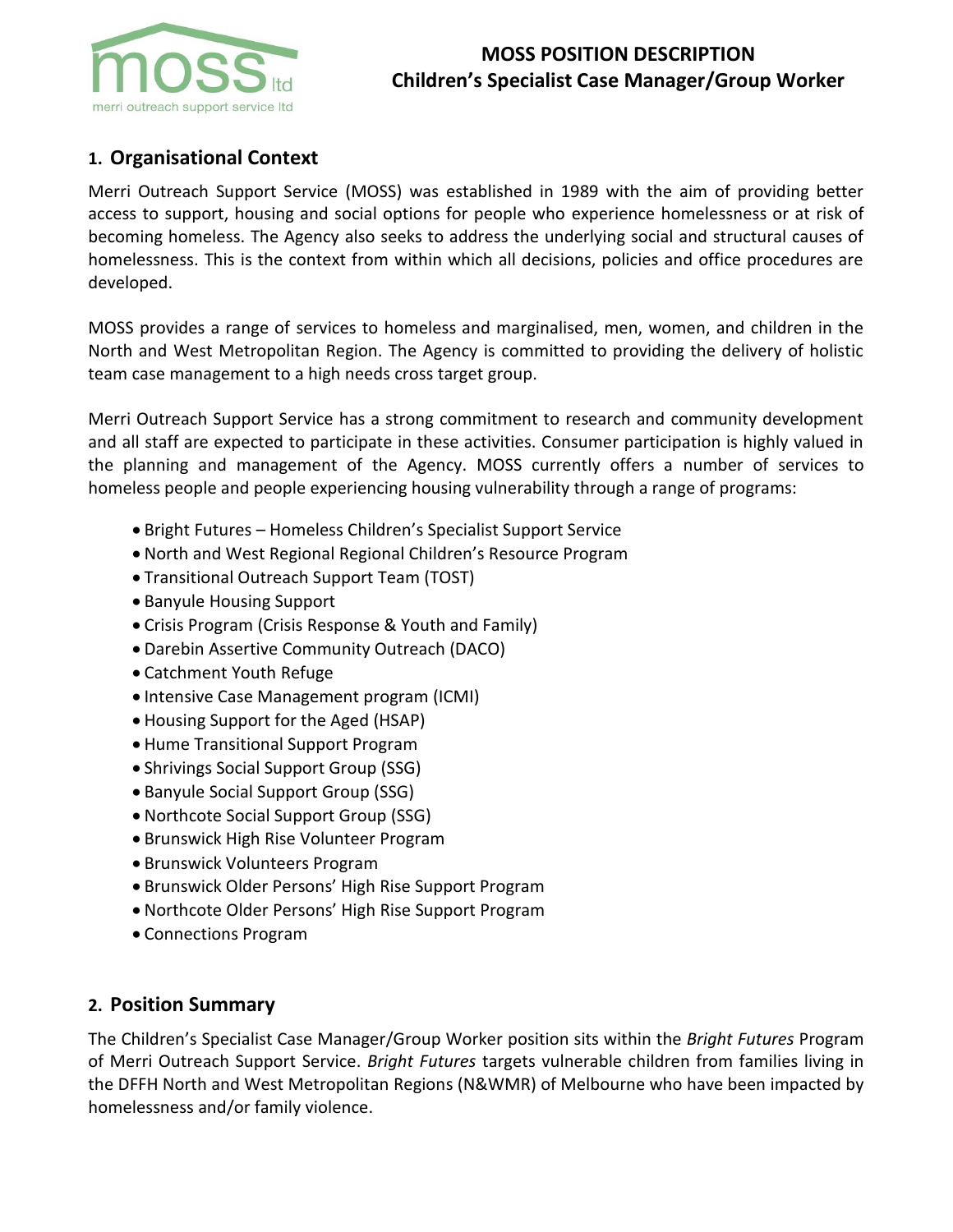

*Bright Futures* is delivered by a team of four workers – Program Manager, two Children's Specialist Case Managers and one Children's Specialist Case Manager/Group Worker based at the Broadmeadows office. The service model involves collaborative work with other agencies and referring workers. Co-case management and occasional shared co-facilitation of groups is a feature of the program.

The *Bright Futures* program involves 3 streams of service delivery:

- 1. Assessment and Development of a Case Plan
- 2. Enhanced Case Management
- 3. Therapeutic Group Work

The Children's Specialist Case Manager/Group Worker's role works across the three streams of service delivery. This involves coordination and delivery of Stream 3 including: organising groups, facilitating groups and building partnerships with services as well as delivery of Streams 1 and 2 which include being involved in: secondary consultations, managing referrals, completing assessments, case planning and the case management of the children being supported by *Bright Futures*.

Case Management provides:

- Intensive support focused on educational, social, recreational, emotional and health needs.
- Identification and linkages to appropriate services.
- Supporting positive interaction with peers and family.
- Advocacy on the rights of children and young people to access services within their community.

- Individual support with children around case plan goals, utilising modalities such as play-based, narrative and creative arts.

The promotion of *Bright Futures* to the Specialist Homeless Services and Family Violence sectors across the N&WMR catchment will also be important.

## **3. Key Selection Criteria**

- 3.1. A tertiary qualification in social work, psychology, art/music therapy, counselling, welfare studies, child development or equivalent.
- 3.2. Demonstrated experience and highly developed skills in the engagement, assessment and provision of case management to children and families who experience disadvantage.
- 3.3. Demonstrated experience and highly developed skills in the development, coordination, facilitation and evaluation of therapeutic groups with infants (and their parents), children and young people who have experienced trauma and disadvantage.
- 3.4. Demonstrated understanding of child development and trauma and the impact of homelessness and family violence on infants, children, adolescents and their families.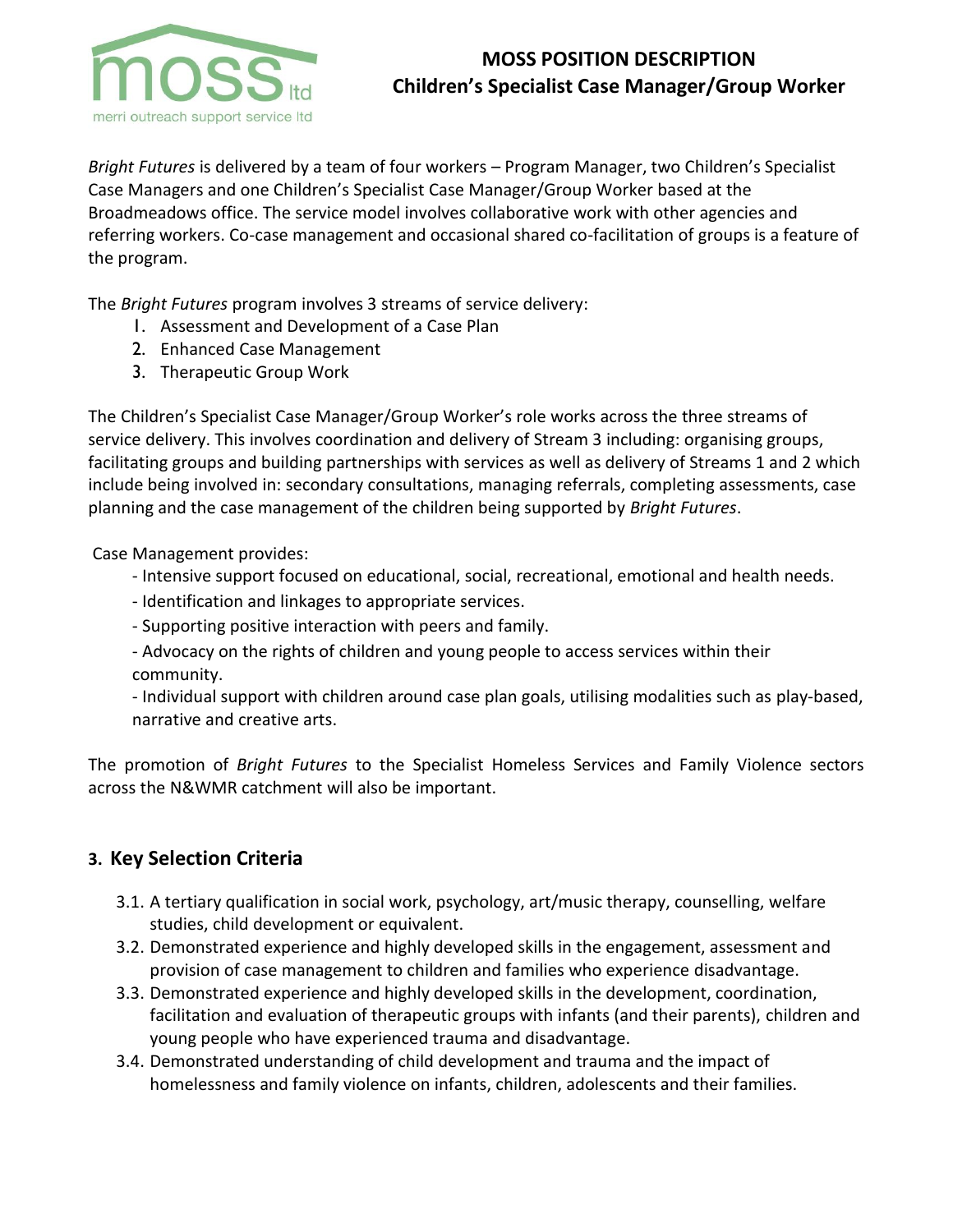

# **MOSS POSITION DESCRIPTION Children's Specialist Case Manager/Group Worker**

- 3.5. An understanding and commitment to supporting diverse communities, for example, Aboriginal and Torres Strait Islander people, people from Culturally and Linguistically Diverse (CALD) backgrounds, people who identify as LGBTQIA+ and people with disability.
- 3.6. An ability to use a range of engagement and therapeutic methods (play-based, narrative and creative arts) to respond to the needs of children.
- 3.7. Highly developed team work skills and the demonstrated ability to work independently.
- 3.8. Demonstrated knowledge of frameworks and standards of child welfare, Child Protection and relevant legislation, for example, the Best Interest Framework and family violence risk assessment frameworks.
- 3.9. Excellent organisational, interpersonal and communication skills, including:
	- Interviewing and counselling skills
	- Writing skills reports, correspondence, case notes, records entry
	- Oral skills liaison, consultation, negotiation, telephone
	- Advocacy skills
	- Networking skills
	- IT competency
	- Experience in public speaking and presentations would be considered an advantage.

## **4. Additional Information**

**Office:** This position is based at 22 Lakeside Drive, Broadmeadows 3047.

**Hours of work:** The Agency is open Monday to Friday 9am – 5pm. In response to the COVID-19 pandemic, teams are currently working a hydrid model of working from the office and working from home.

**Website:** [www.merri.org.au](http://www.merri.org.au/)

#### **Occupational Health and Safety:**

All employees are required to carry out their duties in a manner that does not adversely affect their own health and safety and that of others by reporting all incidents and injuries as well as co-operating with any measures introduced in the workplace to improve OH&S.

#### **Equal Opportunity:**

Merri Outreach Support Service is an Equal Opportunity Employer. All staff members have a responsibility to be familiar with MOSS's Workplace Bullying and Harassment Policy.

#### **Diversity:**

Merri Outreach Support Service is welcoming of applicants from diverse backgrounds and communities including Aboriginal and Torres Strait Islander people, people from Culturally and Linguistically Diverse (CALD) backgrounds, people who identify as LGBTIQ and people with disabilities.

#### **Child Safe Organisation:**

Merri Outreach Support Service promotes the safety, wellbeing and inclusion of all children and is committed to practices which instill a child safe culture and meet Child Safe Standards.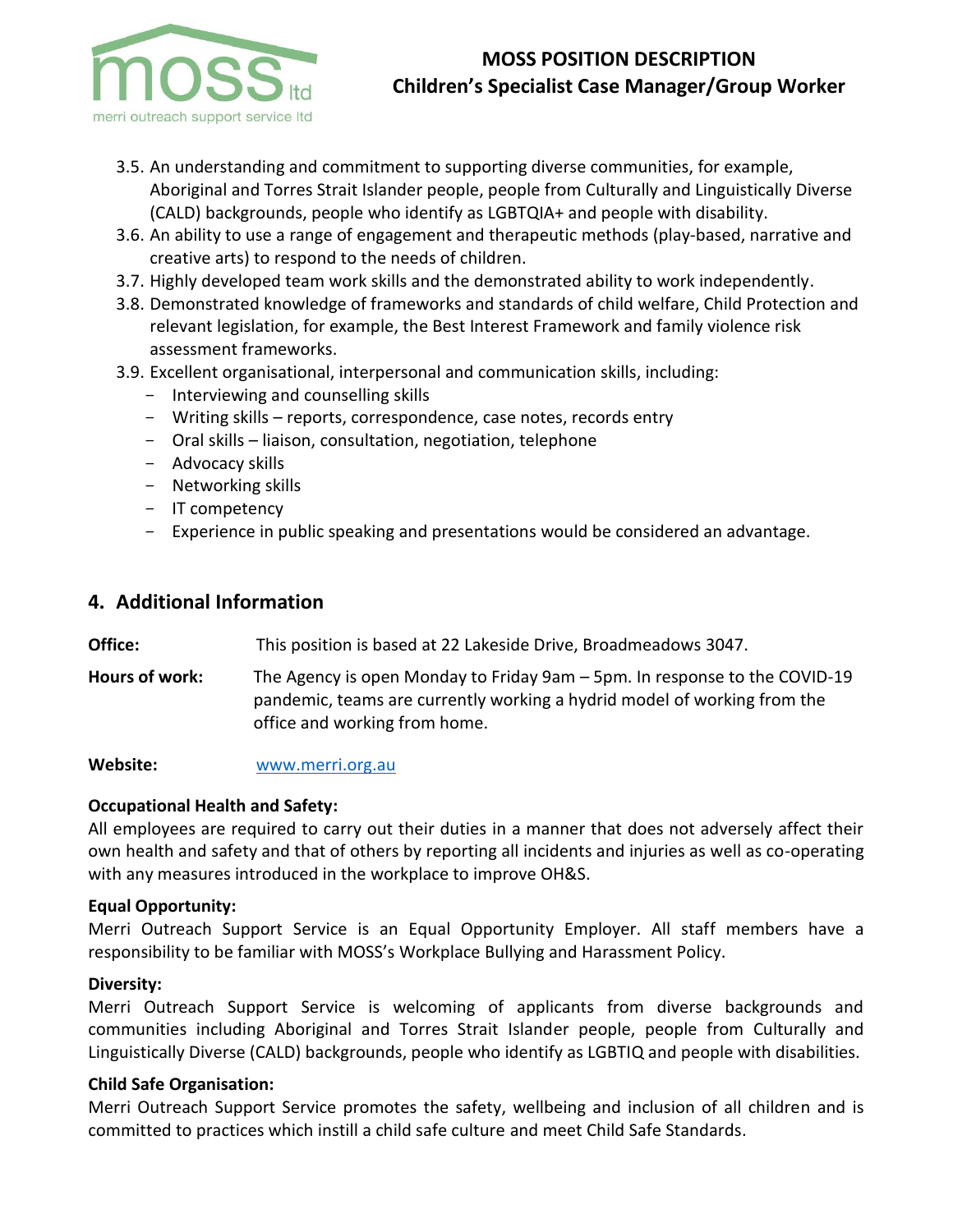

#### **Employment is subject to:**

- a current Working With Children Check
- a current Police Records Check
- a current Victorian Driver's Licence
- verification of qualifications
- being fully (2 doses) vacinnated against COVID-19

#### **Privacy Notification:**

We are collecting your personal information for the purposes of processing and considering your application for employment. We will use and disclose the information we collect from you only for these purposes. Unsuccessful job applications are retained for six (6) months and then securely destroyed.

Your personal information is kept secure and confidential and managed in accordance with Merri Outreach Support Service's Privacy Policy and Confidentiality Policy.

## **5. Application process and contact information:**

For more information about the position please contact: **Talia Barrett 0488 222 379**. Additional information about Merri Outreach Support Service can be found on the website: [www.merri.org.au.](http://www.merri.org.au/)

Please address the **Key selection criteria** in your application and include 3 referees, at least one of whom is a current/recent supervisor.

The closing date for applications is 9am, Tuesday 14 June 2022

Please forward applications to:

Tony Littman General Manager Merri Outreach Support Service 22 Lakeside Drive Broadmeadows VIC 3047

Or email: [careers@merri.org.au](mailto:careers@merri.org.au)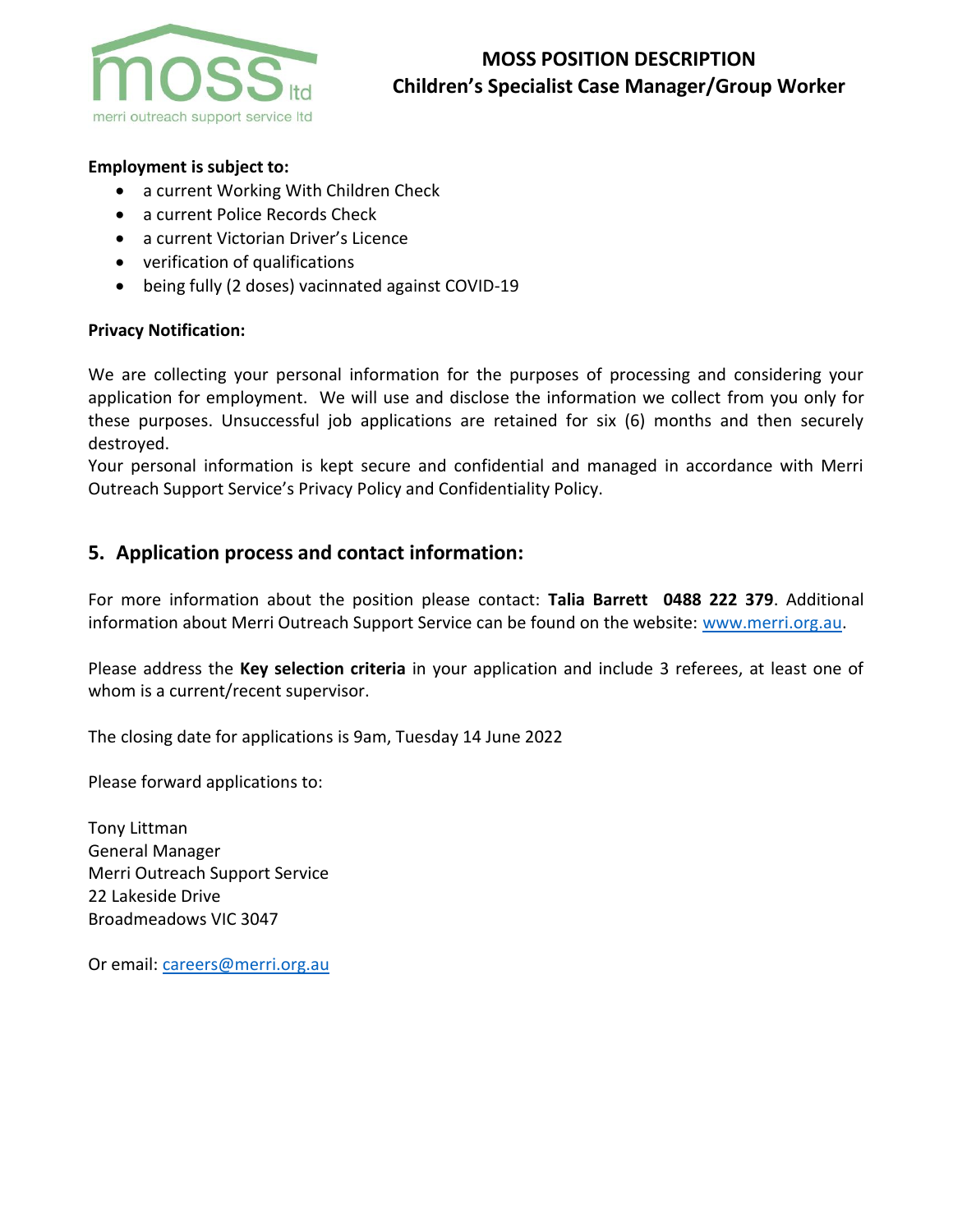

# **6. Key Responsibility Areas**

### **6.1 Consumer Services**

- Stream 1 and 2
- Provide assessment, case planning, support and advocacy for children including referrals for *Bright Futures* group, mainstream and specialist services.
- Engage with children's parents/caregivers and keep them informed about their child's involvement with the service.
- In consultation with the team and children, undertake assessment tasks and the development and monitoring of enhanced case plans.
- Work in conjunction with children, their families and referring agencies (co-case managers) to assist the achievement of case plan goals. Stream 3
- Provide group work interventions for infants, children and young people and other related support such as referrals into Bright Futures Stream 1 and 2 and other relevant services.
- Plan, coordinate and co-facilitate group work programs using the Bright Futures group work model and other appropriate group work models.
- Engage with children's parents/caregivers and keep them informed about their child's involvement with the service.
- Work in conjunction with children, their family and referring agencies to assist the achievement of group work goals.
	- Overall
- Manage and maintain case load, case files and case notes.
- Actively participate in team case meetings.

#### **6.2 Community Liaison and Networking**

- Actively and positively promote Merri Outreach Support Service and Bright Futures amongst the homelessness and family violence service system in the North and West Metropolitan Region of Melbourne.
- Participate in local networks and develop partnerships with local homelessness and family violence services.
- Maintain a broad and current knowledge of resources and support services that can be accessed to meet consumers' needs.
- Follow established protocols between Merri Outreach Support Service, Bright Futures and partner agencies.
- Provide assistance and appropriate information about relevant services for consumers.
- Provide information and assistance to professionals about referral pathways into Bright Futures.

## **6.3 Policy, Planning and Community Development**

• Through direct service provision, identify areas of common need or themes affecting children experiencing homelessness and possible responses within the region.